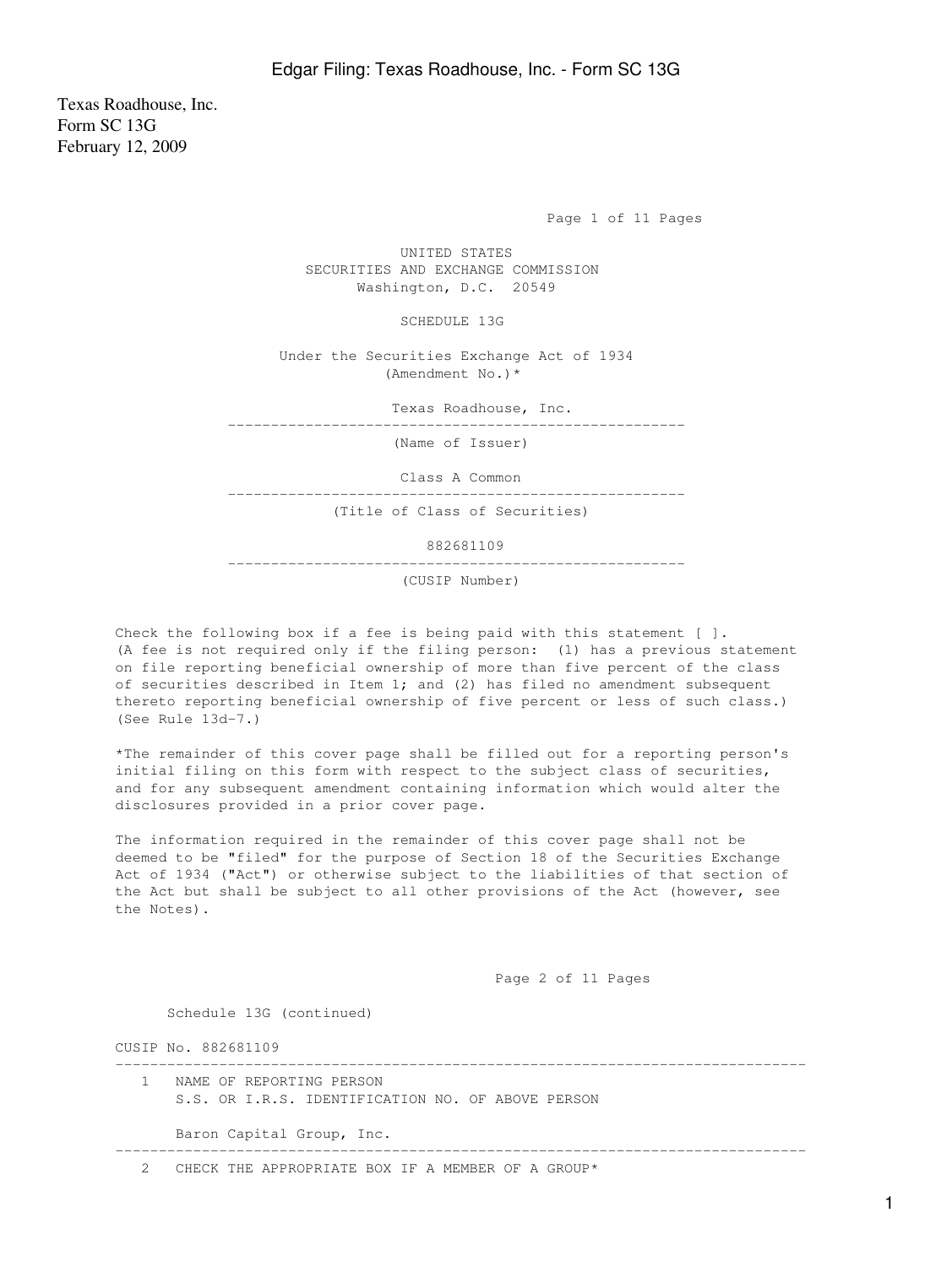|                |                                                                                 |                                                                          |                          | Lagar I illing. Toxas HoadHoaso, Ino. Thom oo Too |                                |  |
|----------------|---------------------------------------------------------------------------------|--------------------------------------------------------------------------|--------------------------|---------------------------------------------------|--------------------------------|--|
|                |                                                                                 |                                                                          |                          |                                                   | (a)<br>$\lceil$ 1<br>$(b)$ [ ] |  |
|                | 3 SEC USE ONLY                                                                  |                                                                          |                          |                                                   |                                |  |
| $\overline{4}$ | New York                                                                        | CITIZENSHIP OR PLACE OF ORGANIZATION                                     |                          |                                                   |                                |  |
|                | SHARES                                                                          | NUMBER OF 5 SOLE VOTING POWER                                            | $\mathbf{0}$             |                                                   |                                |  |
|                | BENEFICIALLY<br>OWNED BY<br>EACH                                                | 6 SHARED VOTING POWER<br>3,450,000                                       |                          |                                                   |                                |  |
|                | REPORTING<br>PERSON<br>WITH                                                     | 7 SOLE DISPOSITIVE POWER                                                 | $\Omega$                 |                                                   |                                |  |
|                |                                                                                 | 8.<br>3,450,000                                                          | SHARED DISPOSITIVE POWER |                                                   |                                |  |
| 9              |                                                                                 | AGGREGATE AMOUNT BENEFICIALLY OWNED BY EACH REPORTING PERSON             |                          |                                                   |                                |  |
|                | 3,450,000                                                                       |                                                                          |                          |                                                   |                                |  |
|                |                                                                                 | 10 CHECK BOX IF THE AGGREGATE AMOUNT IN ROW (9) EXCLUDES CERTAIN SHARES* |                          |                                                   |                                |  |
| 11             |                                                                                 | PERCENT OF CLASS REPRESENTED BY AMOUNT IN ROW (9)                        |                          |                                                   |                                |  |
|                | 5.3%                                                                            |                                                                          |                          |                                                   |                                |  |
| 12             |                                                                                 | TYPE OF REPORTING PERSON*                                                |                          |                                                   |                                |  |
|                | $HC$ , $CO$                                                                     |                                                                          |                          |                                                   |                                |  |
|                |                                                                                 |                                                                          |                          | *SEE INSTRUCTIONS BEFORE FILLING OUT              |                                |  |
|                | Page 3 of 11 Pages                                                              |                                                                          |                          |                                                   |                                |  |
|                |                                                                                 | Schedule 13G Amendment No. 2 (continued)                                 |                          |                                                   |                                |  |
|                | CUSIP No. 882681109                                                             |                                                                          |                          |                                                   |                                |  |
|                | 1 NAME OF REPORTING PERSON<br>S.S. OR I.R.S. IDENTIFICATION NO. OF ABOVE PERSON |                                                                          |                          |                                                   |                                |  |
|                | BAMCO, Inc.                                                                     |                                                                          |                          |                                                   |                                |  |
|                |                                                                                 | 2 CHECK THE APPROPRIATE BOX IF A MEMBER OF A GROUP*                      |                          |                                                   | $(a)$ [ ]<br>$(b)$ [ ]         |  |
|                | 3 SEC USE ONLY                                                                  |                                                                          |                          |                                                   |                                |  |
|                |                                                                                 |                                                                          |                          |                                                   |                                |  |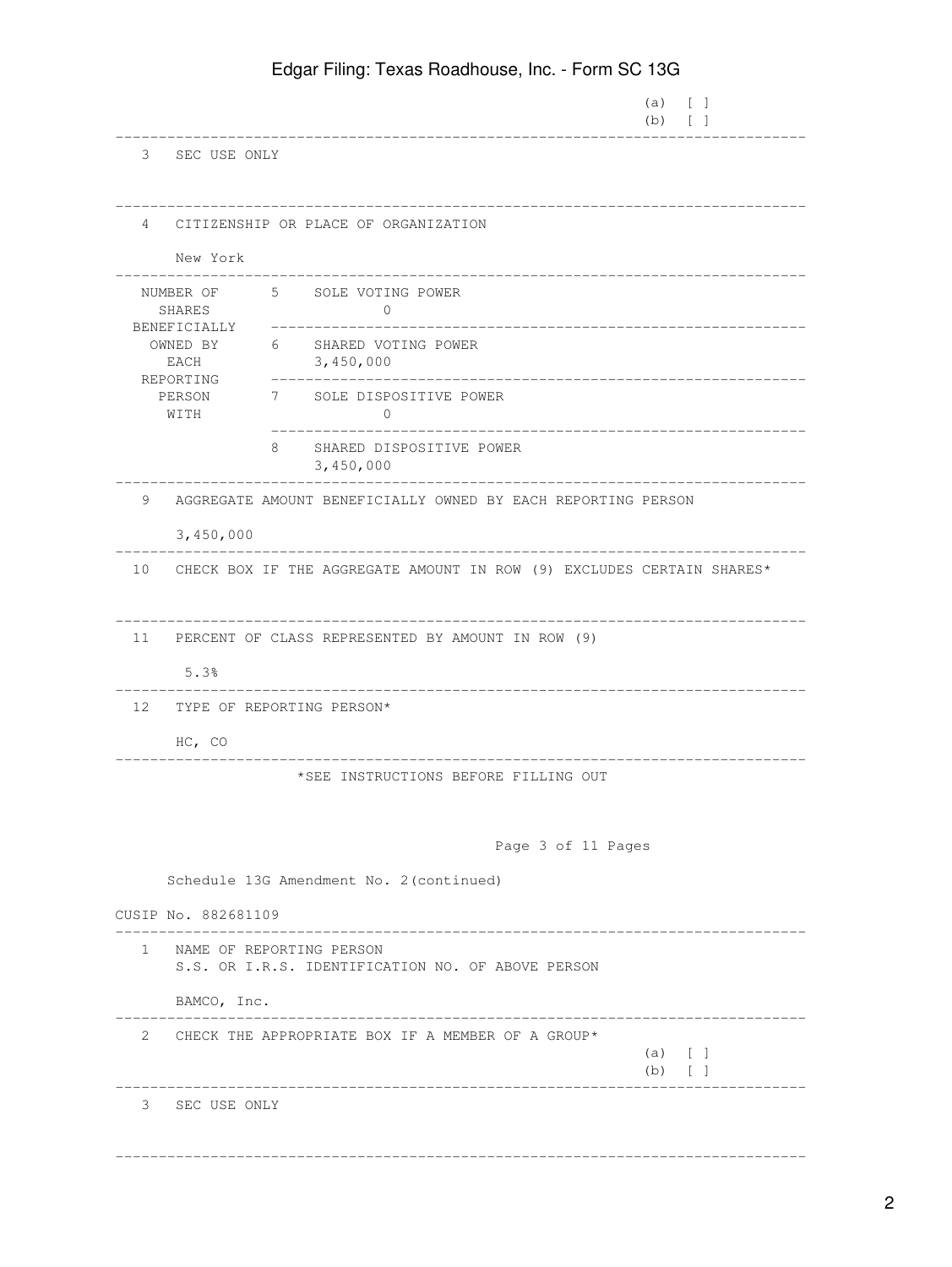4 CITIZENSHIP OR PLACE OF ORGANIZATION

|                                                                                        | New York                              |                                                                               |  |  |  |
|----------------------------------------------------------------------------------------|---------------------------------------|-------------------------------------------------------------------------------|--|--|--|
| NUMBER OF<br>SHARES<br>BENEFICIALLY<br>OWNED BY<br>EACH<br>REPORTING<br>PERSON<br>WITH |                                       | 5 SOLE VOTING POWER<br>0                                                      |  |  |  |
|                                                                                        |                                       | SHARED VOTING POWER<br>6<br>3,450,000                                         |  |  |  |
|                                                                                        |                                       | 7 SOLE DISPOSITIVE POWER<br>$\mathbf{0}$                                      |  |  |  |
|                                                                                        |                                       | 8<br>SHARED DISPOSITIVE POWER<br>3,450,000                                    |  |  |  |
| 9                                                                                      |                                       | AGGREGATE AMOUNT BENEFICIALLY OWNED BY EACH REPORTING PERSON                  |  |  |  |
|                                                                                        | 3,450,000                             |                                                                               |  |  |  |
|                                                                                        |                                       | 10 CHECK BOX IF THE AGGREGATE AMOUNT IN ROW (9) EXCLUDES CERTAIN SHARES*      |  |  |  |
| 11                                                                                     |                                       | PERCENT OF CLASS REPRESENTED BY AMOUNT IN ROW (9)                             |  |  |  |
|                                                                                        | 5.3%                                  |                                                                               |  |  |  |
|                                                                                        | 12 TYPE OF REPORTING PERSON*          |                                                                               |  |  |  |
|                                                                                        | IA, CO                                |                                                                               |  |  |  |
|                                                                                        |                                       | *SEE INSTRUCTIONS BEFORE FILLING OUT                                          |  |  |  |
|                                                                                        |                                       | Page 4 of 11 Pages                                                            |  |  |  |
|                                                                                        |                                       | Schedule 13G (continued)                                                      |  |  |  |
|                                                                                        | CUSIP No. 882681109                   |                                                                               |  |  |  |
| $\mathbf{1}$                                                                           |                                       | NAME OF REPORTING PERSON<br>S.S. OR I.R.S. IDENTIFICATION NO. OF ABOVE PERSON |  |  |  |
|                                                                                        |                                       | Baron Small Cap Fund                                                          |  |  |  |
| $\mathbf{2}^{\circ}$                                                                   |                                       | CHECK THE APPROPRIATE BOX IF A MEMBER OF A GROUP*<br>$(a)$ [ ]<br>$(b)$ [ ]   |  |  |  |
| 3                                                                                      | SEC USE ONLY                          |                                                                               |  |  |  |
|                                                                                        | USA                                   | 4 CITIZENSHIP OR PLACE OF ORGANIZATION                                        |  |  |  |
|                                                                                        | NUMBER OF 5<br>SHARES<br>BENEFICIALLY | SOLE VOTING POWER<br>0                                                        |  |  |  |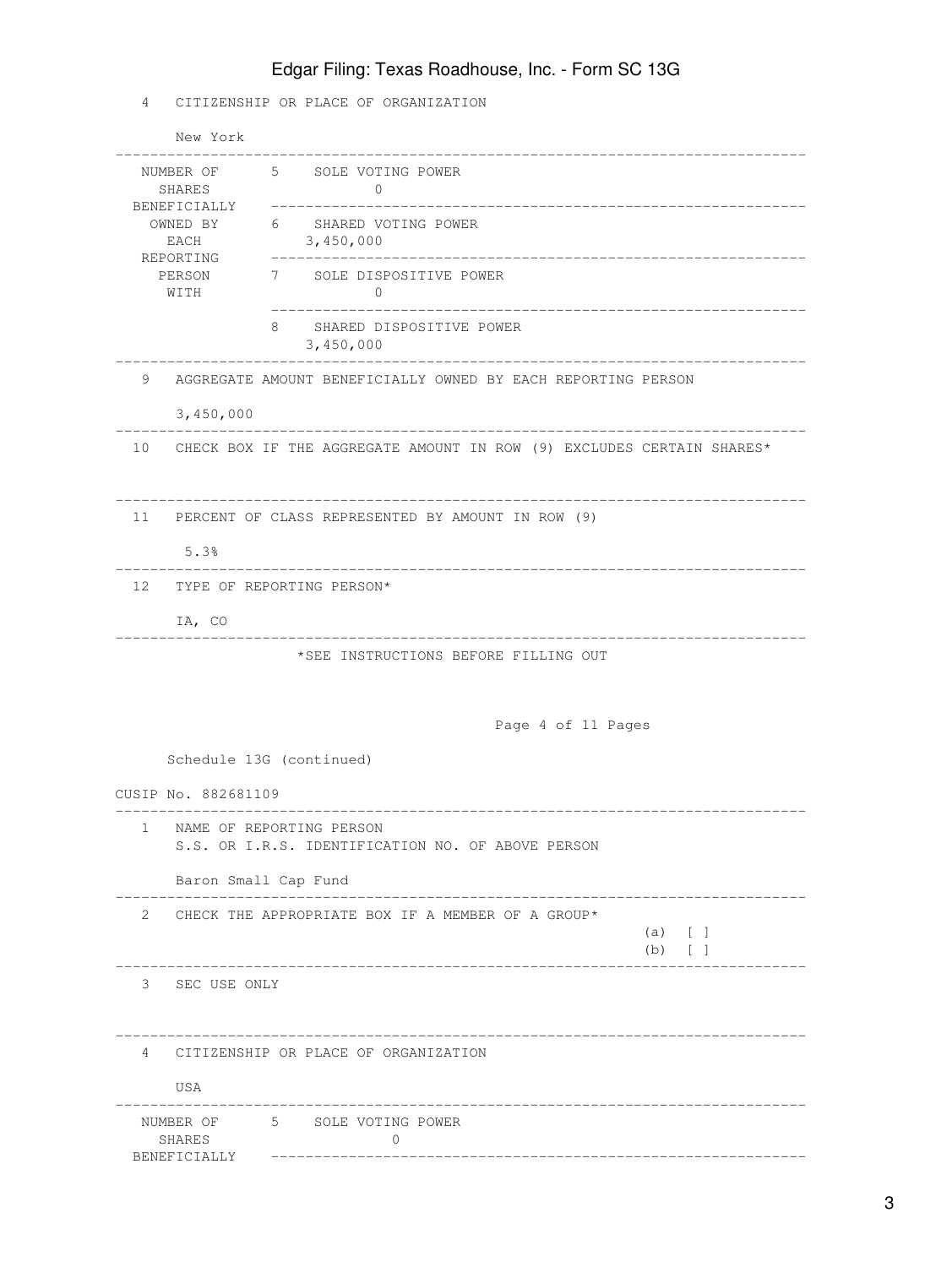| OWNED BY<br>EACH                                       | 6           | SHARED VOTING POWER<br>3,450,000                                         |            |            |  |  |
|--------------------------------------------------------|-------------|--------------------------------------------------------------------------|------------|------------|--|--|
| REPORTING<br>PERSON<br>WITH                            |             | 7 SOLE DISPOSITIVE POWER<br>$\Omega$                                     |            |            |  |  |
|                                                        | 8           | SHARED DISPOSITIVE POWER<br>3,450,000                                    |            |            |  |  |
| 9                                                      |             | AGGREGATE AMOUNT BENEFICIALLY OWNED BY EACH REPORTING PERSON             |            |            |  |  |
| 3,450,000                                              |             |                                                                          |            |            |  |  |
|                                                        |             | 10 CHECK BOX IF THE AGGREGATE AMOUNT IN ROW (9) EXCLUDES CERTAIN SHARES* |            |            |  |  |
| 11 PERCENT OF CLASS REPRESENTED BY AMOUNT IN ROW (9)   |             |                                                                          |            |            |  |  |
| 5.3%                                                   |             |                                                                          |            |            |  |  |
| 12 TYPE OF REPORTING PERSON*                           |             |                                                                          |            |            |  |  |
| IV                                                     |             |                                                                          |            |            |  |  |
|                                                        |             | *SEE INSTRUCTIONS BEFORE FILLING OUT                                     |            |            |  |  |
|                                                        |             |                                                                          |            |            |  |  |
|                                                        |             | Page 5 of 11 Pages                                                       |            |            |  |  |
| Schedule 13G (continued)                               |             |                                                                          |            |            |  |  |
|                                                        |             |                                                                          |            |            |  |  |
| CUSIP No. 882681109                                    |             |                                                                          |            |            |  |  |
| NAME OF REPORTING PERSON<br>$\mathbf{1}$               |             | S.S. OR I.R.S. IDENTIFICATION NO. OF ABOVE PERSON                        |            |            |  |  |
| Ronald Baron                                           |             |                                                                          |            |            |  |  |
| 2                                                      |             | CHECK THE APPROPRIATE BOX IF A MEMBER OF A GROUP*                        |            |            |  |  |
|                                                        |             |                                                                          | (a)<br>(b) | $\lceil$ 1 |  |  |
| 3<br>SEC USE ONLY                                      |             |                                                                          |            |            |  |  |
|                                                        |             |                                                                          |            |            |  |  |
| $\overline{4}$<br>CITIZENSHIP OR PLACE OF ORGANIZATION |             |                                                                          |            |            |  |  |
| USA                                                    |             |                                                                          |            |            |  |  |
| NUMBER OF<br>SHARES                                    |             | 5 SOLE VOTING POWER<br>0                                                 |            |            |  |  |
| BENEFICIALLY<br>OWNED BY<br>EACH                       | 6           | SHARED VOTING POWER<br>3,450,000                                         |            |            |  |  |
| REPORTING<br>PERSON<br>WITH                            | $7$ and $7$ | SOLE DISPOSITIVE POWER<br>$\Omega$                                       |            |            |  |  |
|                                                        | 8           | SHARED DISPOSITIVE POWER                                                 |            |            |  |  |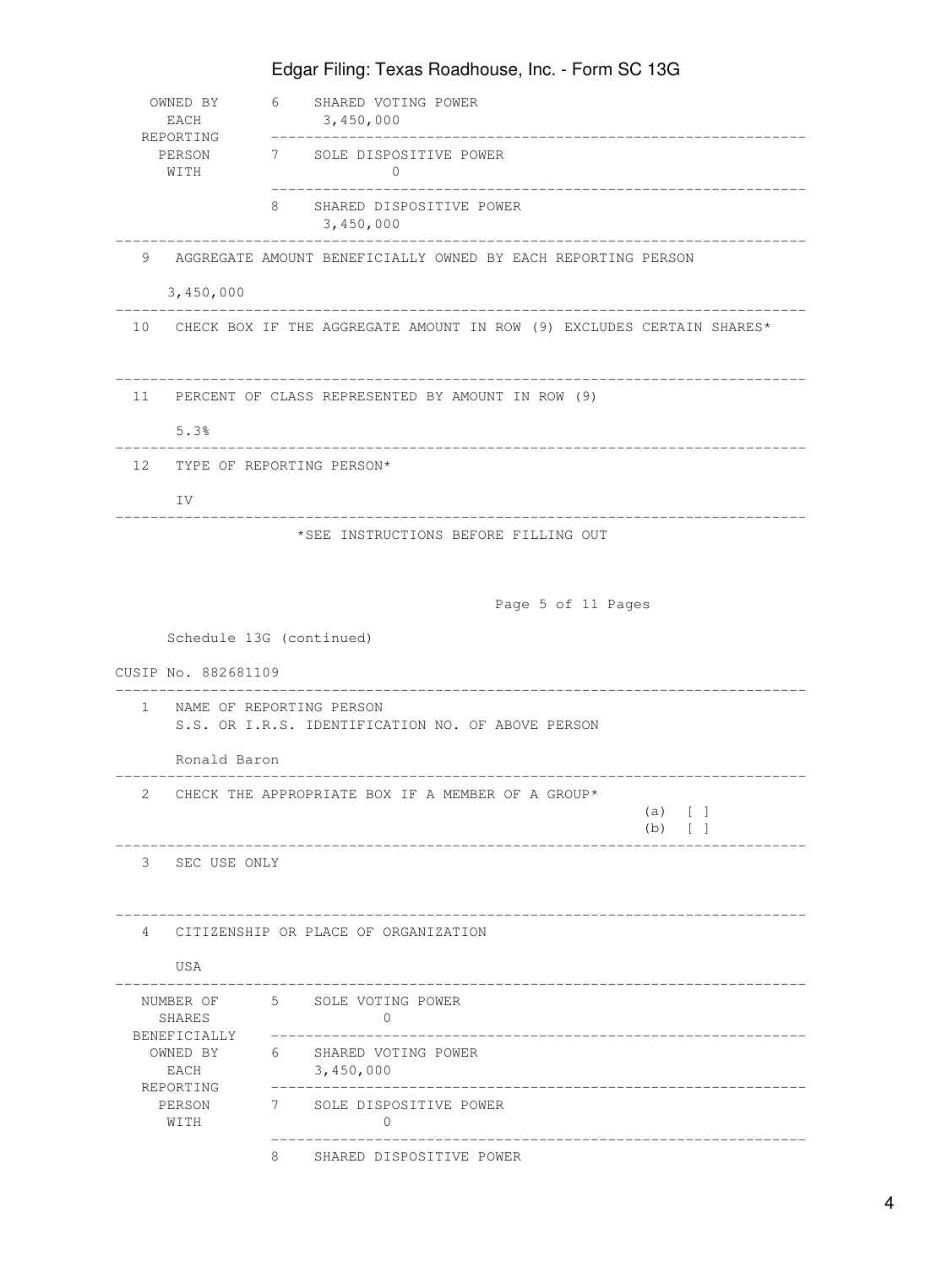### 3,450,000 -------------------------------------------------------------------------------- 9 AGGREGATE AMOUNT BENEFICIALLY OWNED BY EACH REPORTING PERSON 3,450,000 -------------------------------------------------------------------------------- 10 CHECK BOX IF THE AGGREGATE AMOUNT IN ROW (9) EXCLUDES CERTAIN SHARES\* -------------------------------------------------------------------------------- 11 PERCENT OF CLASS REPRESENTED BY AMOUNT IN ROW (9) 5.3% -------------------------------------------------------------------------------- 12 TYPE OF REPORTING PERSON\* HC, IN -------------------------------------------------------------------------------- \*SEE INSTRUCTIONS BEFORE FILLING OUT Page 6 of 11 Pages Item 1. (a) Name of Issuer: Texas Roadhouse, Inc. (b) Address of Issuer's Principal Executive Offices: 6040 Dutchmans Lane, Suite 400 Louisville KY 40205 Item 2. (a) Name of Persons Filing: Baron Capital Group, Inc. ("BCG") BAMCO, Inc. ("BAMCO") Baron Small Cap Fund ("BSC") Ronald Baron (b) Address of Principal Business Office: 767 Fifth Avenue New York, NY 10153 (c) Citizenship: BCG and BAMCO are New York corporations. Baron Small Cap Fund is a series of a Massachusetts Business Trust. Ronald Baron is a citizen of the United States. (d) Title of Class Securities: Class A Common (e) CUSIP Number: 882681109 Item 3. PERSONS FILING: BCG and Ronald Baron are: (g) Parent holding companies, in accordance with Section 240.13d-1(b)(ii)(G) BAMCO is: (e) Investment Adviser registered under Section 203 of the Investment Advisers Act of 1940

Edgar Filing: Texas Roadhouse, Inc. - Form SC 13G

#### BSC is:

5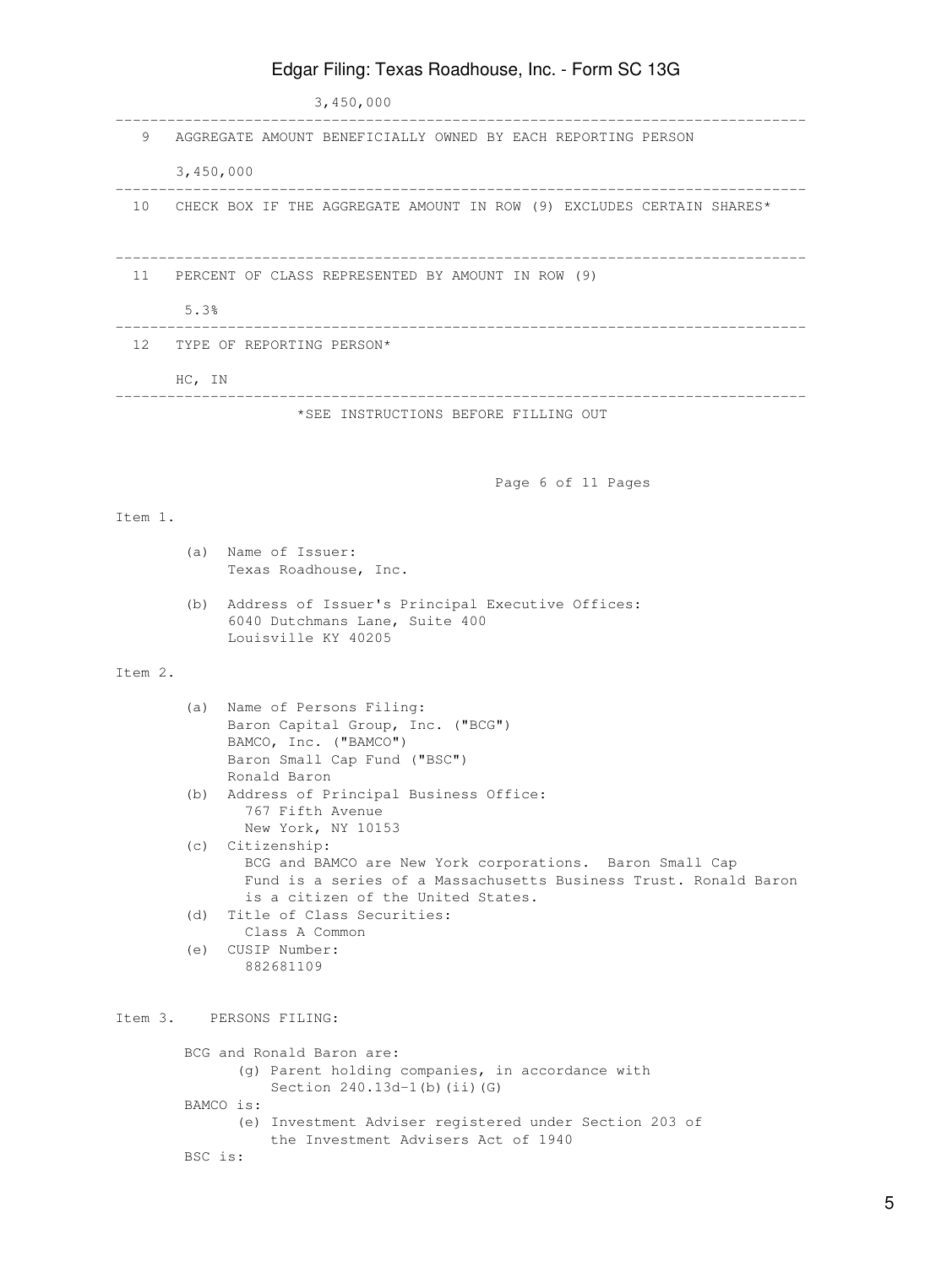(d) Investment Company registered under Section 8 of the Investment Company Act. All persons filing are: (j) Group, in accordance with Rule 13d-1(b)(1)(ii)(J)

Page 7 of 11 Pages

#### Item 4. OWNERSHIP^

(a) Amount Beneficially Owned as of December 31, 2008:

| BCG:          | 3,450,000 shares |  |
|---------------|------------------|--|
| BAMCO:        | 3,450,000 shares |  |
| BSC:          | 3,450,000 shares |  |
| Ronald Baron: | 3,450,000 shares |  |

(b) Percent of Class:

| BCG:          | 5.3% |
|---------------|------|
| BAMCO:        | 5.3% |
| BSC:          | 5.3% |
| Ronald Baron: | 5.3% |

^BCG and Ronald Baron disclaim beneficial ownership of shares held by their controlled entities (or the investment advisory clients thereof) to the extent such shares are held by persons other than BCG and Ronald Baron. BAMCO disclaims beneficial ownership of shares held by its investment advisory clients to the extent such shares are held by persons other than BAMCO and its affiliates.

 Page 8 of 11 Pages (c) Number of shares as to which such person has: (i) sole power to vote or direct the vote: BCG: 0 BAMCO: 0 BSC: 0 Ronald Baron: 0 (ii) shared power to vote or direct the vote: BCG: 3,450,000 BAMCO: 3,450,000 BSC: 3,450,000 Ronald Baron: 3,450,000 (iii) sole power to dispose or to direct the disposition of:\* BCG: 0 BAMCO: 0 BSC: 0 Ronald Baron: 0 (iv) shared power to dispose or direct the disposition of:\* BCG: 3,450,000 BAMCO: 3,450,000 BSC: 3,450,000 Ronald Baron: 3,450,000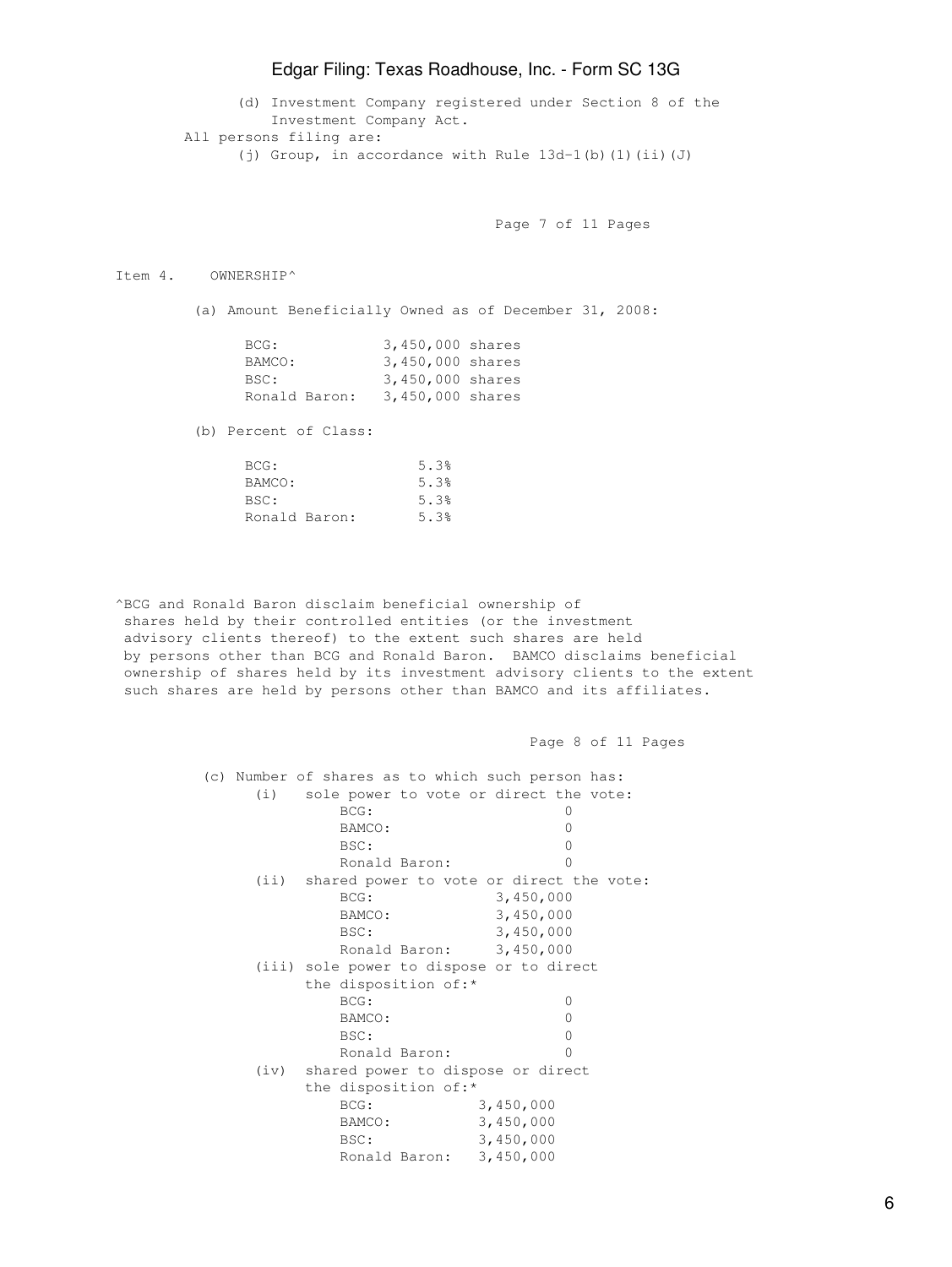Item 5. OWNERSHIP OF 5% OR LESS OF A CLASS Not applicable.

Item 6. OWNERSHIP OF MORE THAN 5% ON BEHALF OF ANOTHER PERSON The advisory clients of BAMCO have the right to receive or the power to direct the receipt of dividends from, or the proceeds from the sale of, the Issuer's common stock in their accounts. To the best of the Filing Persons' knowledge, no such person has such interest relating to more than 5% of the outstanding class of securities.

Item 7. IDENTIFICATION AND CLASSIFICATION OF THE SUBSIDIARY WHICH ACQUIRED THE SECURITY BEING REPORTED ON BY THE PARENT HOLDING COMPANY

> BAMCO is a subsidiary of BCG. BSC is an advisory client of BAMCO. Ronald Baron owns a controlling interest in BCG.

Item 8. IDENTIFICATION AND CLASSIFICATION OF MEMBERS OF THE GROUP

See Item 3.

\* By virtue of investment advisory agreements with their respective clients, BAMCO has been given the discretion to dispose or the disposition of the securities in the advisory accounts. All such discretionary agreements, are however, revocable.

Page 9 of 11 Pages

Item 9. NOTICE OF DISSOLUTION OF GROUP

Not applicable.

Item 10. Certification

 By signing below I certify that, to the best of my knowledge and belief, the securities referred to above were acquired in the ordinary course of business and were not acquired for the purpose of and do not have the effect of changing or influencing the control of the issuer of such securities and were not acquired in connection with or as a participant in any transaction having such purposes or effect.

Signature

 After reasonable inquiry and to the best of my knowledge and belief, I certify that the information set forth in this statement is true, complete and correct.

Date: February 13, 2009

 Baron Capital Group, Inc., and BAMCO, Inc., By: /s/ Ronald Baron  $\mathcal{L}_\mathcal{L}$  , which is a set of the set of the set of the set of the set of the set of the set of the set of the set of the set of the set of the set of the set of the set of the set of the set of the set of the set of

Ronald Baron, Chairman and CEO

Baron Small Cap Fund